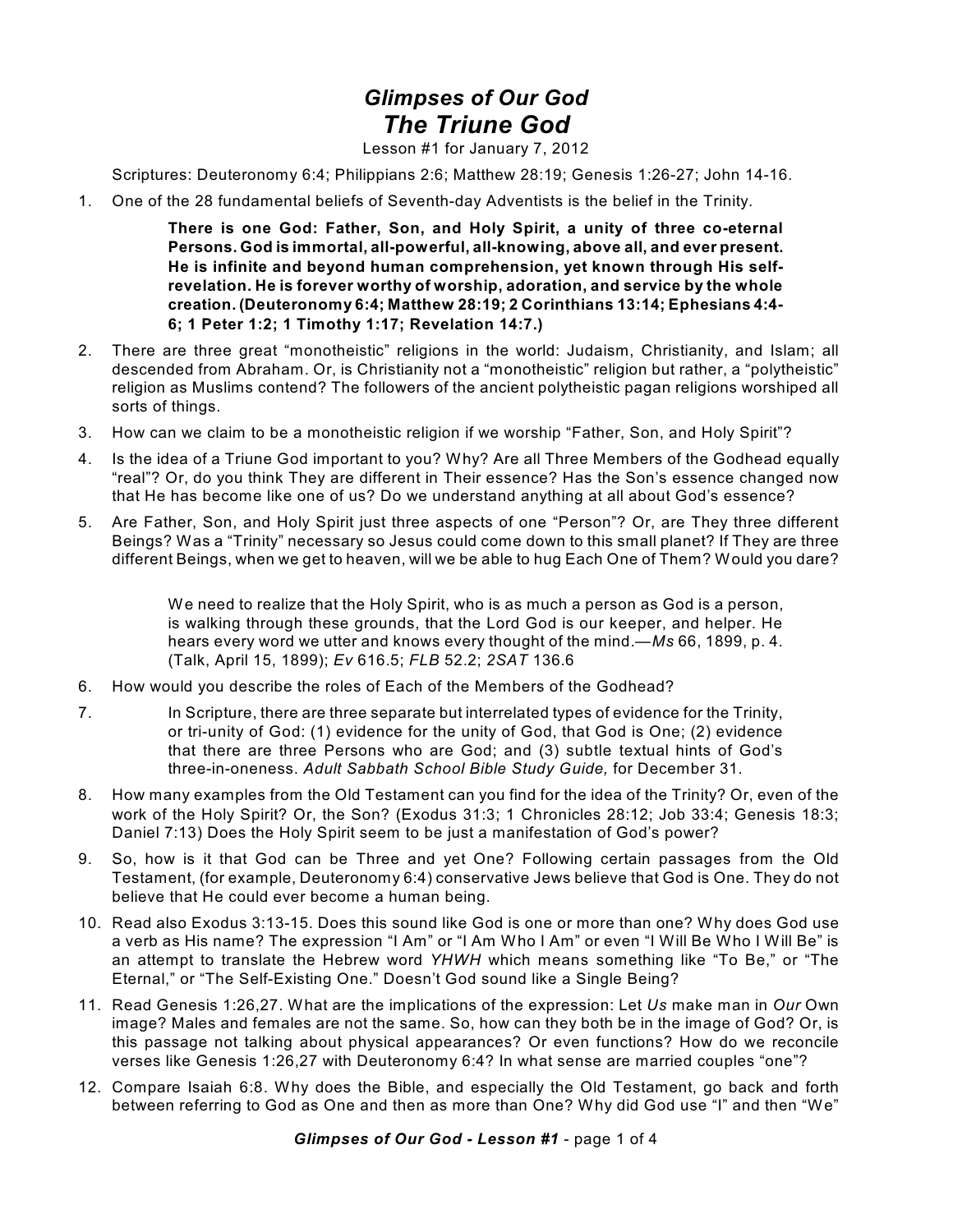or "Us" or "Our" almost in the same sentence?

- 13. Read Genesis 2:24, *GNB*: "That is why a man leaves his father and mother and is united with his wife, and they become one." The word translated *one* in this passage is the same as the word *one* used to describe God's essential oneness. Do we expect husbands and wives to become "essentially one"? The Hebrew word *echad* is not a mathematical term. It talks about a complex unity with separate parts which are distinct.
- 14. Almost no one who has any belief in the Bible challenges the divinity of the Father. Few challenge the divinity of the Holy Spirit. But, Christ's divinity or deity has been challenged down through the millennia. Why is Christ's deity important? How can He be fully God and fully man at the same time?
- 15. Let us now look specifically at evidence for the divinity of Christ. Read Philippians 2:6. Christ did not demand to remain a divine Being during His time on this earth. He was willing to become fully and completely human so that no one around Him was able to recognize from His appearance or behavior that He was anything other than an ordinary human being. What about John 10:18?

Jesus declared, "I am the resurrection, and the life." In Christ is life, original, unborrowed, underived. "He that hath the Son hath life." [1 John 5:12] The divinity of Christ is the believer's assurance of eternal life.–*The Desire of Ages*, p. 530 (1898); *Evangelism* 616.2.

- 16. Clearly, Jesus did not make a big show out of the fact that He knew that He was God. In His life as a human being, how soon did He learn that? Who taught Him that? (*DA* 70.1) Read Matthew 13:41; Mark 2:5-10; Matthew 25:31-46. Is it important to know that Jesus Christ was fully divine?
- 17. The Jews believed that illness was the result of sin, either the person's own sins or perhaps the sins of his/her parents. (John 9:1,2) Thus, it was clear to them that any person who suffered from a serious disease was a serious sinner. In Mark 2:5-10, Jesus made a direct attack on their erroneous beliefs; and at the same time, He proved that He was God by first "forgiving" the paralyzed man's sins and then "proving" that He could forgive sins by asking the man to get up and walk away! If you believe that someone's disease is caused by his sins, then to heal that disease requires the Healer to forgive those sins!
- 18. Jesus did accept the worship of His followers. However, that did not come primarily until after His resurrection. (See Matthew 14:33; 28:9; Luke 24:50-52; John 9:35-38) Contrast the behavior of Paul. (Acts 14:8-18) And He arose from the grave, the second death, by His own power. (*DA* 785.2)
- 19. Jesus must have been very careful in His acceptance of worship. We see that He allowed that kind of worship only from close associates or friends. Is that because only those people recognized His true identity? Or, because He did not want to stir up too big a controversy by allowing a public proclamation of His deity? He did not readily accept worship until after His resurrection.
- 20. Read John 19:7 and Matthew 26:63-65. What did Caiaphas know about Jesus's claims to divinity? Was it based on His resurrection of Lazarus from the dead? Didn't Jesus recognize that making such a claim during His trial would inevitably lead to His crucifixion?
- 21. Is that powerful evidence of His deity? Or, is it powerful evidence that He believed in His deity? Is there an essential difference? Didn't Jesus recognize that if He acknowledged His deity at that point, He would be condemned?
- 22. How did the lives of the disciples change after His resurrection when they finally came to grips with the fact that Jesus was God?
- 23. Our Christian friends, the Jehovah's Witnesses, do not believe in the divinity of Christ or the Holy Spirit. To them, Christ is a created being and there is only one God, the Father. Some prominent early Seventh-day Adventists had similar beliefs. Why do we baptize people in the name of the Father, the Son, and the Holy Spirit? If we forgot to mention all Three, would the baptism be incomplete or invalid?
- 24. What is the role of the Holy Spirit in the Godhead? Read Genesis 1:2. Can we be certain that this verse is a reference to the Holy Spirit?
- 25. The Holy Spirit is closely linked with the incarnation of Christ on this earth. Consider these specific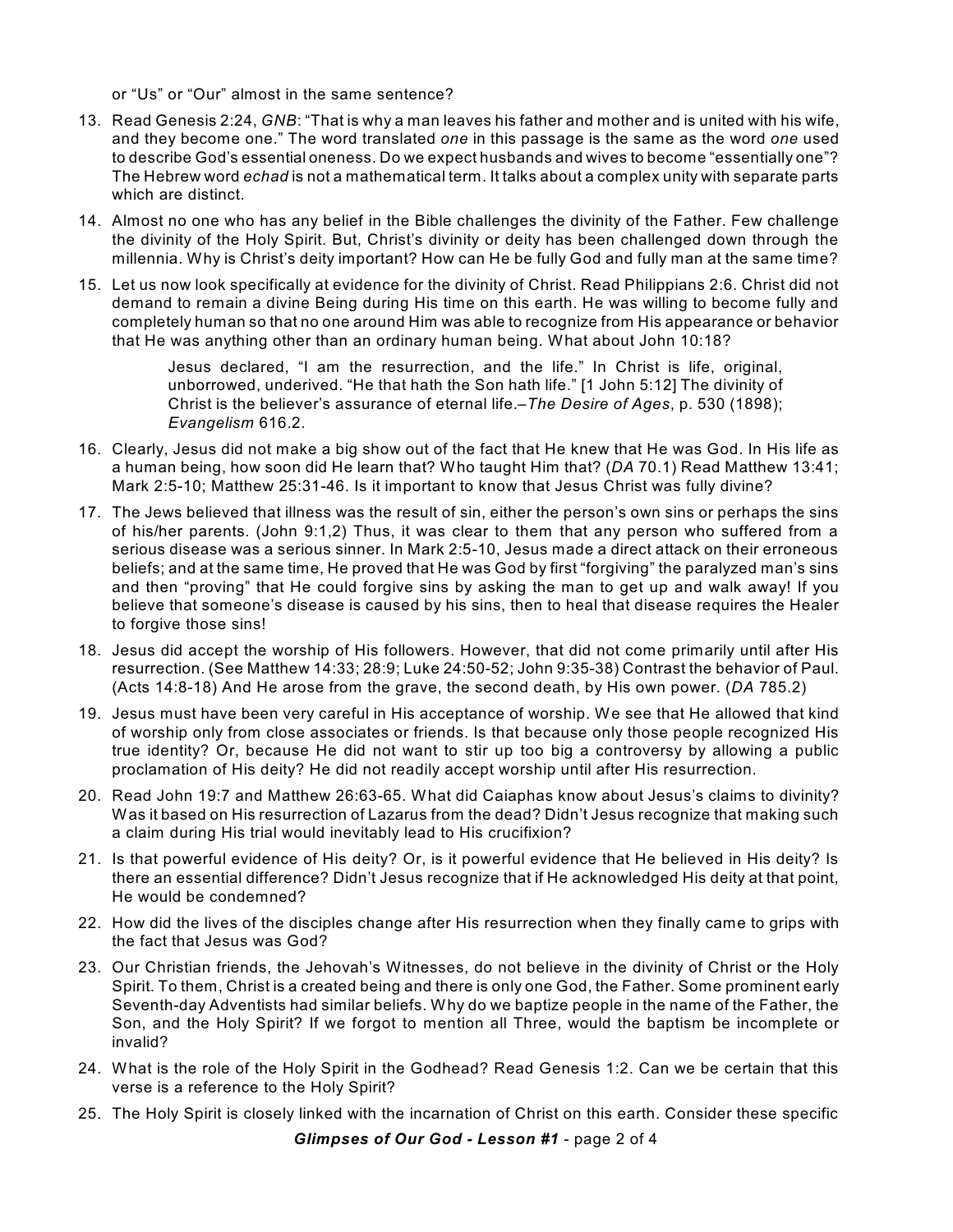details noted in the *Adult Sabbath School Bible Study Guide,* for January 3:

1. When announcing the birth of Christ, the angel tells Mary that her Child will be called "holy" because the Holy Spirit will come upon her *(Luke 1:35)*.

2. Jesus claimed that the Spirit of the Lord was upon Him, anointing Him to preach *(Luke 4:18)*.

3. He also claimed to be driving out demons by the Spirit of God *(Matt. 12:28)*.

4. The Spirit, who is to carry on Christ's work after His departure, is another Counselor of the same kind *(John 14:16)*.

5. Jesus breathed out the Holy Spirit upon His followers *(John 20:22)*.

6. New Christians will have both the indwelling Holy Spirit *(John 14:17)* and also the Spirit of Christ *(Gal. 2:20, Col. 1:27)*.

26. How did each Member of the Trinity participate in the baptism of Jesus? What was God trying to tell us by that event? Was that the first time the Godhead had come down to earth to work together?

> When they [Israel] came to Sinai, He took occasion to refresh their minds in regard to His requirements. Christ and the Father, standing side by side upon the mount, with solemn majesty proclaimed the Ten Commandments.–*Historical Sketches*, p. 231. (1866); *Evangelism* 616.3.

- 27. The New Testament apostles often spoke of Father, Son, and Holy Spirit together. (See Matthew 28:19,20; Acts 2:33; 1 Peter 1:1-3; 2 Corinthians 1:20-22; 2 Corinthians 13:14)
- 28. Christ is repeatedly described as being seated at the right side of God the Father, in the place of honor, and then being given the Holy Spirit. Why was Christ given the Holy Spirit? Was it because the Holy Spirit is now to do in Christ's place what Jesus could not do after becoming human? Why did Jesus describe the Holy Spirit as "another Comforter"? (John 14:16) Note that the expression means "another of the same kind."
- 29. Without a doubt, John 14-16 is the most exhaustive and comprehensive description in the entire Bible of the Three Members of the Godhead and Their roles. What should we learn from these three chapters?
- 30. Jesus was talking about the essential functions of the Three Members of the Godhead and Their relationship to His personal, human life and death. This is the core of the gospel. It should not surprise us to see Jesus involving all Three Members of the Godhead because each of Them is fully engaged in that process.
- 31. What difference would it make to our salvation if Christ were not fully divine?
- 32. Back in the beginning of the cosmic conflict, the angels offered to come and die in Jesus' place. (*1SP* 46.1) But, He said it would not "pay the debt." What does that mean? If the questions in the cosmic conflict are about God and His character, would the life and death of an angel answer those questions?
- 33. If Christ were not fully God, then all we have is the Lord shifting the punishment for our sins from one party to another, as opposed to taking them upon Himself. The whole point of the gospel is that it was God Himself on the cross bearing the sins of the world. Anything short of this would denude the atonement of everything that made it so powerful and effective.

. . .If Jesus were merely a created being, and not fully God, how could He–as a creature–bear God's full wrath against sin? What created being, no matter how exalted, could save humanity from the violation of God's holy law? [Or even God's wrath?]

Were Jesus not divine, then God's law would not be as sacred as God Himself, because the violation of it would be something for which a created being could atone. The law would be only as sacred as that created being, and not as sacred as the